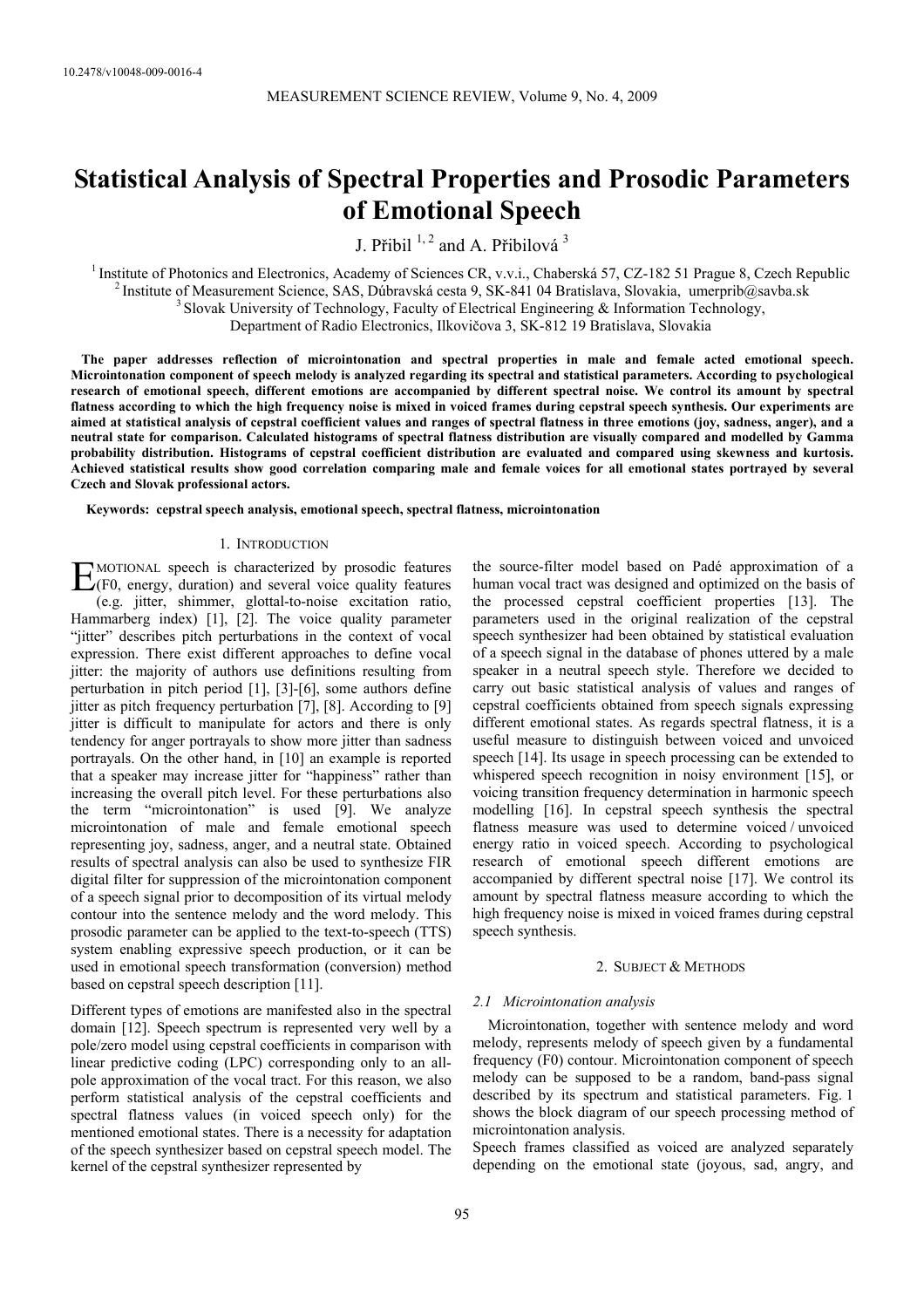neutral) and the voice type (male, female). Joy, sadness and anger are chosen as three representatives of emotional states as according to [18] they correspond to grouping of emotions according to similarity:

- 1. anger, rage, disgust, unwillingness;
- 2. joy, gratitude, happiness, pleasantness, elation;
- 3. sadness, disconsolation, loneliness, anxiety.

The whole microintonation analysis procedure is divided into four phases:

- 1. Determination of F0 values, definition of the voiced and unvoiced parts of the processed speech signal.
- 2. F0 contour analysis, microintonation extraction, calculation of zero crossing parameters in the voiced parts of the speech signal.
- 3. Microintonation and zero crossing statistical analysis of the concatenated signal.
- 4. Microintonation signal spectral analysis and 3-dB bandwidth  $(B_3)$  determination from the concatenated signal.



Fig.1 Block diagram of microintonation statistical and spectral parameter estimation.

The introductory microintonation processing phase consists of the following steps:

- Determination of the melody contours from the voiced parts of speech smoothed by a median filter.
- Determination of F0<sub>mean</sub> values and calculation of the sentence melody declination of the F0 contour given by the linear trend (LT)

$$
LT(a,b) = a + b n,
$$
 (1)

where  $n = 1, 2, \ldots N_F$  and  $N_F$  is number of frames of the F0 contour. The best linear fit to a given set of F0 values is

solved by least squares fitting technique of linear regression yielding

$$
a = \frac{\sum_{n=1}^{N_F} F0(n) \sum_{n=1}^{N_F} n^2 - \sum_{n=1}^{N_F} n \sum_{n=1}^{N_F} n F0(n)}{N_F \sum_{n=1}^{N_F} n^2 - \left(\sum_{n=1}^{N_F} n\right)^2},
$$

$$
b = \frac{N_F \sum_{n=1}^{N_F} n F 0(n) - \sum_{n=1}^{N_F} n \sum_{n=1}^{N_F} F 0(n)}{N_F \sum_{n=1}^{N_F} n^2 - \left(\sum_{n=1}^{N_F} n\right)^2}.
$$
 (2)

 $Calculation$  of differential microintonation signal  $F0<sub>DIFF</sub>$ by subtraction of these values from the corresponding F0 contours ( $F0_{mean}$  and LT removal)

$$
F0_{\text{DIFF}}(n) = (F0(n) - F0_{\text{Mean}}) - LT(n)
$$
. (3)

Detection of zero crossings, calculation of zero crossing periods  $L_z$ .

Demonstration example of microintonation analysis processing phases is shown in Fig.4.

Basic statistical analysis phase is performed in two steps:

- Statistical analysis of microintonation signal: minimum, maximum, and standard deviation (mean value of microintonation signal approaches to zero). For both positive and negative microintonation values the mean parameters are determined (see Fig.2).
- Statistical analysis of the zero crossing periods: the minimum, maximum, mean values, standard deviation and relative value, defined as  $L_{Zrel} = N_F / N_Z$  where  $N_Z$  is the total number of zero crossings for one speaker.



Fig.2 Block diagrams of microintonation basic and zero crossing statistical analysis.

Spectral analysis of the concatenated differential microintonation signal is also carried out for all emotions. This analysis phase is divided into three steps (see Fig.3):

- − Calculation of the frequency parameters  $F_{Zx} = f_F/(2 L_{Zx})$  from the zero crossing periods  $L_{Zx} = \{L_{Zmin}, L_{Zmax}, L_{Zmean}, L_{Zstd}, L_{Zrel}\}$ , where  $f_F$  is the frame sampling frequency.
- Microintonation signal spectral analysis by periodogram averaging using the Welch method [19].
- Determination of  $B_3$  values from these spectra for each of the emotional types.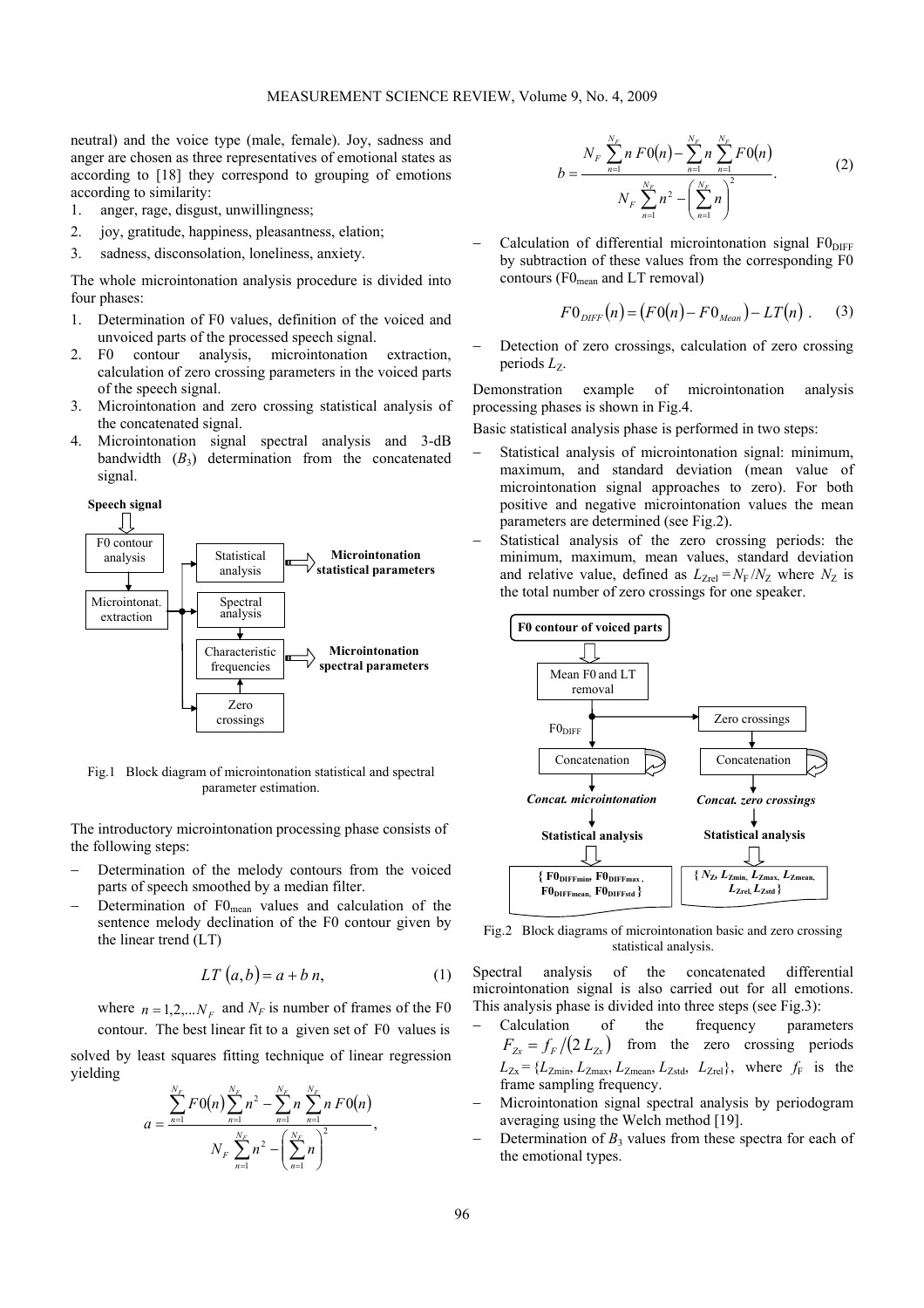To obtain the spectrum of the smoothed microintonation signal (see Fig.5b), the concatenated differential F0 signal is filtered by a moving average (MA) filter of the length  $M_F$ (Voiced parts shorter than  $M_F$ +2 frames are not processed in further analysis).



Fig.3 Block diagrams of microintonation signal spectral analysis.



Fig.4 Demonstration of microintonation analysis: speech signal with F0 contour (a), the second voiced part: original F0, mean F0, and linear trend (b), differential signal after  $F0_{\text{mean}}$  and LT subtraction (c), zero crossing of differential F0 signal (d) – the sentence "Prosím, nehnevajte sa" ("Please, don't be angry") uttered in sad emotional style by a male Slovak speaker.



Fig.5 Microintonation smoothing and spectrum determination (obtained from the same sentence's second voiced part as in Fig.4): basic differential F0 signal and the one filtered by moving average (left), corresponding spectra and their 3-dB bandwidths  $B_3$  (right).

## *2.2 Cepstral coefficient analysis*

Cepstral speech analysis is performed in the frequency domain as follows: From the input samples of the speech signal (after segmentation and weighting by a Hamming window) the complex spectrum by the Fast Fourier Transformation (FFT) algorithm is calculated. In the next step the powered spectrum is computed and the natural logarithm is applied – see the block diagram in Fig. 6. Second application of the FFT algorithm gives the symmetric real cepstrum

$$
\{c_n\} = \{c_0, c_1, \dots, c_{N_{FFT}/2} \mid c_{N_{FFT}/2-1}, \dots, c_1\}
$$
 (4)

By limitation to the first  $N_0+1$  coefficients, the *Z*-transform of the real cepstrum in the form

$$
C(z) = c_0 + c_1 z^{-1} + c_2 z^{-2} + \dots + c_{N_0} z^{-N_0}
$$
 (5)

can be obtained.



Fig.6 Cepstral speech analysis method.

Cepstral speech synthesis is performed by a digital filter implementing approximate inverse cepstral transformation. In general, the system transfer function is given by an exponential relation

$$
G(z) = e^{\hat{S}(z)},\tag{6}
$$

where the exponent is the *Z*-transform of the truncated speech cepstrum

$$
\hat{S}(z) = \sum_{n=0}^{N_0} \hat{S}_n z^{-n},
$$
\n(7)

where  $\{\hat{s}\}\$  represents the minimum phase approximation of the real cepstrum

$$
\hat{s}_n = c_n, \qquad n = 0, \ N_0/2, \n\hat{s}_n = 2c_n, \qquad 1 \le n < N_0/2, \n\hat{s}_n = 0, \qquad N_0/2 < n \le N_0 - 1.
$$
\n(8)

The system transfer function of the synthesis filter is defined as

$$
G_F(z) = e^{c_0} \prod_{i=1}^{25} G_i(z), \qquad (9)
$$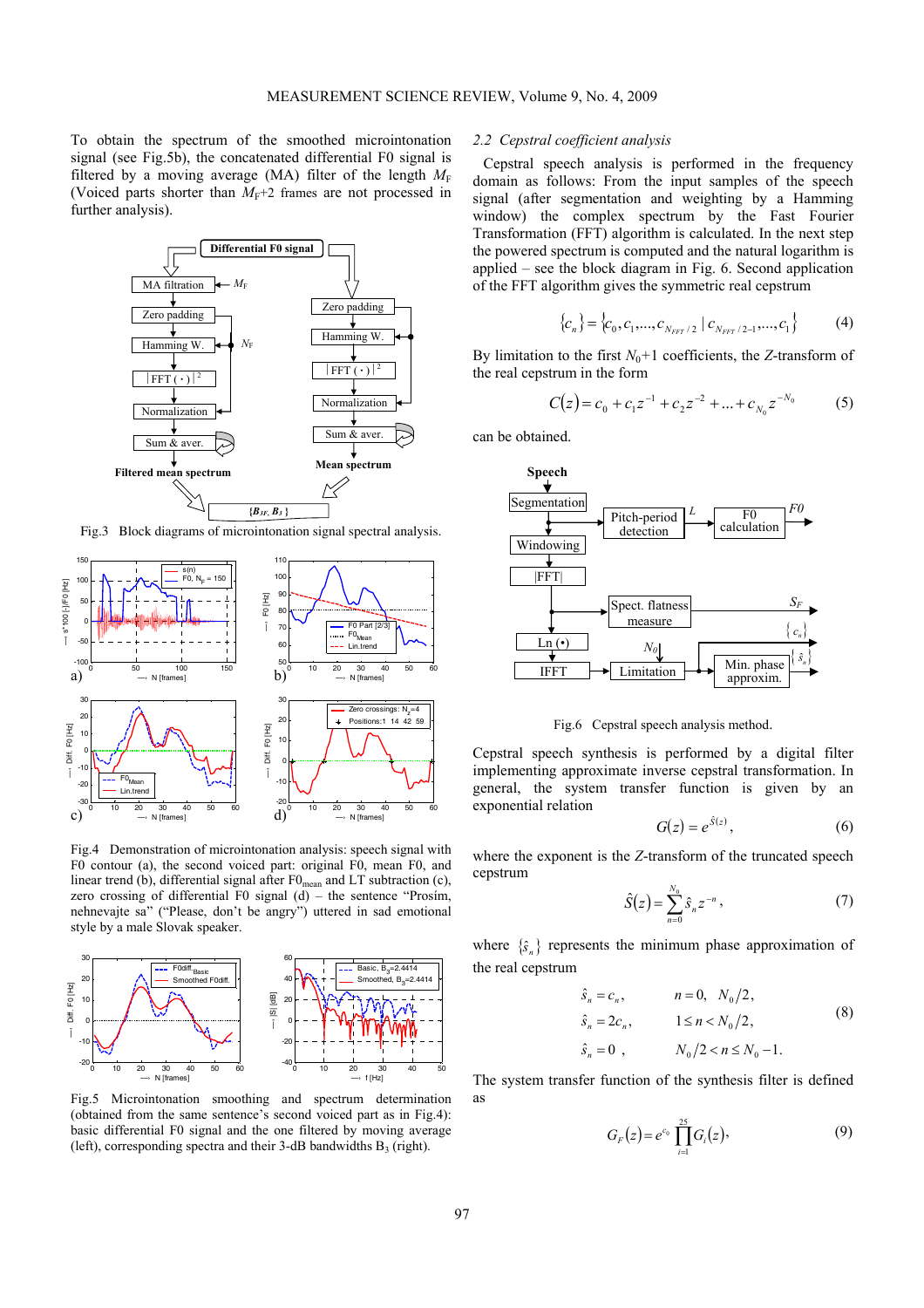and can be performed by a cascade connection of  $N_0$ elementary filter structures. Using the Padé approximation of the exponential function it has been found out, that the minimum number of  $N_0$  (25/50 at 8/16 kHz sampling frequency) cepstral coefficients is necessary for sufficient approximation [13]. The cepstral synthesis block structure is given by a cascade of digital filters (of the  $1<sup>st</sup>$ ,  $2<sup>nd</sup>$  or  $3<sup>rd</sup>$  order in the second canonic form) that perform the inverse transformation of  $N_0$  cepstral components – see Fig.7.



Fig.7 Cascade realization of Padé approximation filter.

Cepstral coefficient analysis must be preceded by classification and sorting process of the cepstral coefficients in dependence on voice type (male / female) and speech style (neutral / emotional). The performed statistical analysis of cepstral coefficients consists of three parts:

- 1. determination of basic statistical parameters of the cepstral coefficients (minimum, maximum, mean value, and standard deviation),
- 2. calculation and building of histograms,
- 3. calculation of extended statistical parameters from histograms (kurtosis and skewness).

Realization of statistical analysis of the cepstral coefficient properties was processed in the following phases: manual (subjective) classification of voice type and emotional speech style, further automatic processing – cepstral analysis of speech signal, computation of the basic statistical parameters of determined cepstral coefficients, comparison of cepstral coefficient mean values and ranges for emotional and neutral states. As the graphical output, the histogram of cepstral coefficients for every emotional state is also constructed. Extended statistical parameters are subsequently calculated from these histograms. The skewness *y* and kurtosis *k* of a distribution is defined as

$$
y = \frac{E(x - \mu)^3}{\sigma^3}
$$
,  $k = \frac{E(x - \mu)^4}{\sigma^4}$ , (10)

where  $\mu$  is the mean of *x*,  $\sigma$  is the standard deviation of *x*, and  $E(t)$  represents the expected value of the quantity *t*. Skewness is a measure of asymmetry of the data around the sample mean. If skewness is negative, the data are spread out more to the left of the mean than to the right. If skewness is positive, the data are spread out more to the right. Kurtosis is a measure of how outlier-prone a distribution is. The kurtosis of the normal distribution is 3. Distributions that are more outlierprone than the normal distribution have kurtosis greater than 3; distributions that are less outlier-prone have kurtosis less than 3.

#### *2.3 Spectral flatness analysis*

The spectral flatness measure  $S_F$  calculated during the cepstral speech analysis (see Fig. 6) is defined as

$$
S_F = \frac{\exp\left[\frac{2}{N_{FFT}} \sum_{k=1}^{N_{FFT}/2} \ln |S_k|^2\right]}{\frac{2}{N_{FFT}} \sum_{k=1}^{N_{FFT}/2} |S_k|^2},
$$
(11)

where the values  $|S_k|^2$  represent the magnitude of the complex spectrum, and  $N<sub>FFT</sub>$  is the number of points of the fast Fourier transform (FFT). The  $S_F$  values lie generally in the range of  $(0 \div 1)$  – the zero value represents totally voiced signal (for example pure sinusoidal signal); in the case of  $S_F = 1$ , the totally unvoiced signal is classified (for example white noise signal). According to the statistical analysis of the Czech and Slovak words the ranges of  $S_F = (0 \div 0.25)$  for voiced speech frames and  $S_F = (0 \div 0.75)$  for unvoiced frames were evaluated.

For voiceness frame classification, the value of detected pitchperiod *L* was used. If the value  $L \neq 0$ , the processed speech frame is determined as voiced, in the case of  $L = 0$  the frame is marked as unvoiced. On the border between voiced and unvoiced part of speech signal a situation can occur that the frame is classified as voiced, but the  $S_F$  value corresponds to the unvoiced class. For correction of this effect, the output values of the pitch-period detector are filtered by a 3-point recursive median filter.

The performed statistical analysis of spectral flatness values consists of two parts:

- 1. determination of basic statistical parameters of the *SF* values,
- 2. calculation and building of histograms.

Practical evaluation of obtained results is further processed in three ways:

- − determination of mean ratio between neutral and emotional states,
- visual comparison of histogram figures,
- histogram fitting and modelling by Gamma distribution comparison of parameters *α, λ* and root mean square (RMS) approximation error.

We compute the  $S_F$  values of the sentences in the basic ("Neutral") speech style and the  $S_F$  values of the sentences pronounced in the emotional states ("Joy", "Sadness", and "Anger") and perform statistical analysis of these values. In our algorithm, the  $S_F$  values obtained from the speech frames classified as voiced are separately processed in dependence on voice type (male/female). For every voice type the  $S_F$  values are subsequently sorted by emotional styles and stored in separate stacks. These classification operations are performed manually, by subjective listening method. Next operations with the stacks were performed automatically – calculation of statistical parameters: minimum, maximum, mean values and standard deviation (STD). From the mean  $S_F$  values the ratio between emotional and neutral states is subsequently calculated. As the graphical output used for visual comparison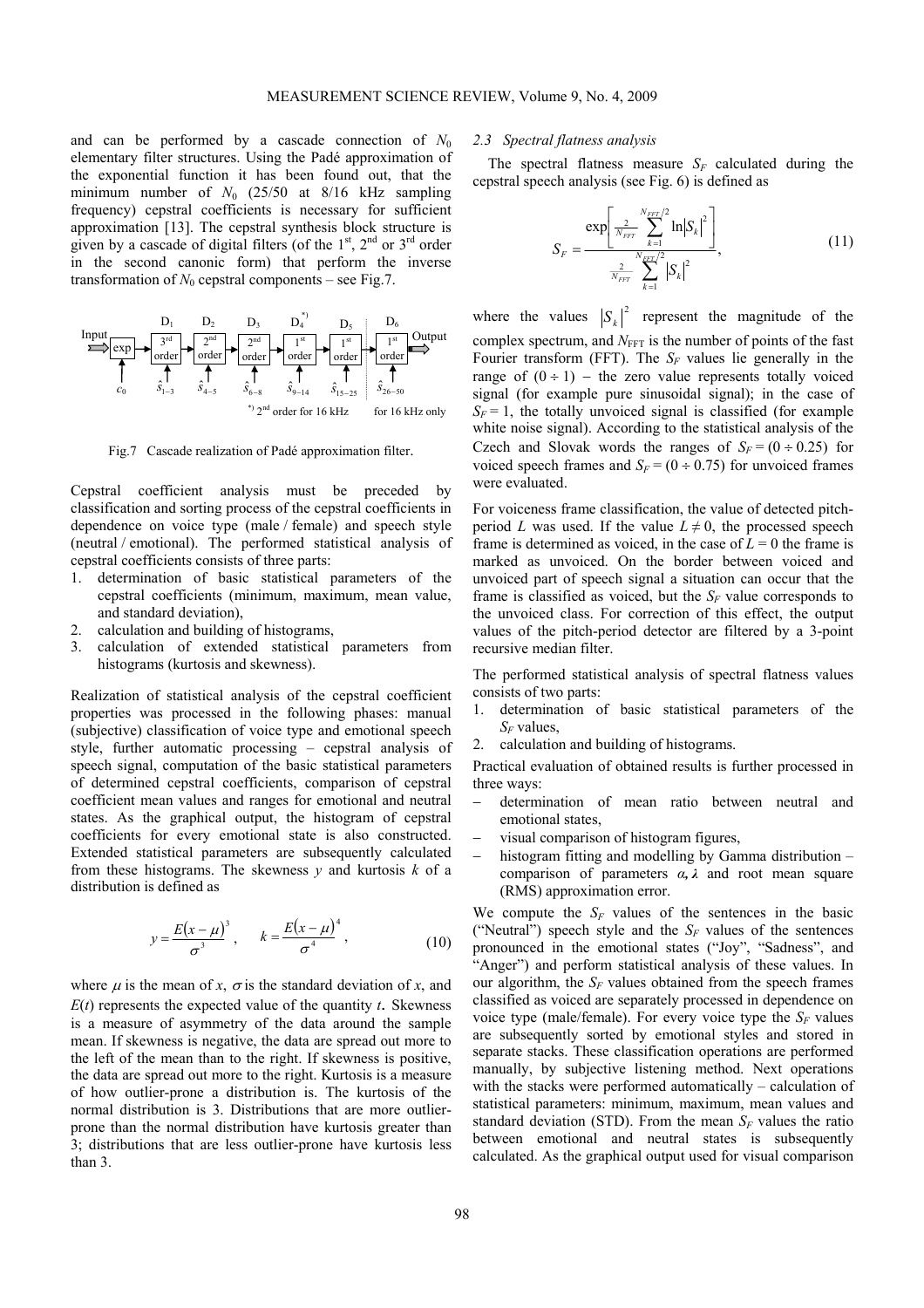(subjective method), the histogram of sorted  $S_F$  values for each of the stacks is also calculated. These histograms can also be fitted and modelled by the Gamma distribution (objective evaluation method).

The generalized Gamma distribution of the random variable *X* is given by the probability density function (PDF) [20]

$$
f(x) = \frac{\lambda^a}{\Gamma(\alpha)} x^{\alpha - 1} e^{-\lambda x} \quad x \ge 0, \quad \alpha > 0, \quad \lambda > 0,
$$
 (11)

where  $\alpha$  is a shape parameter and  $\lambda$  is a scale parameter. The Gamma function is defined by

$$
\Gamma(\alpha) = \int_0^\infty x^{\alpha-1} e^{-x} dx.
$$
 (12)

The graphs of the PDFs for different parameters  $\alpha$ ,  $\lambda$  are shown in Fig.8.



Fig.8 Example of the Gamma probability density functions for  $\lambda$  = 0.5 (left),  $\lambda$  = 1.5 (right).

The shape and scale parameters of the Gamma distribution enable easy and rather accurate modelling of obtained histograms of  $S_F$  values. It means the finding of  $\alpha$  and  $\lambda$ parameters for minimum RMS error between the histogram envelope curve and the Gamma PDF. Simultaneous control of two parameters represents a two- dimensional regulation process. Its practical realization with sufficient precision is a difficult task. Therefore, a simplified control method was used – only one parameter is changed and the second one has a constant value. The developed algorithm can be divided into three phases:

- 1. Initialization phase:
	- − fitting the histogram bars by the envelope curve
	- − rough estimation of *α, λ* parameters
	- − calculation of the Gamma PDF
	- − calculation of the RMS error, storing this value to the memory.
- 2. Finding the RMS minimum by change of *α* parameter:
	- − modification of *α* parameter with constant value of *λ* parameter (estimated in phase 1)
	- − calculation of the Gamma PDF and the RMS error, storing to the memory
	- − comparison of the current RMS error with the last value from the memory

*(repeating the steps in this phase until the minimum of RMS).* 

3. Finding the RMS minimum by change of *λ* parameter:

- − modification of *λ* parameter with constant value of *α* parameter (determined in phase 2)
- − calculation of the Gamma PDF and the RMS error, storing to the memory

comparison of the current RMS error with the last value from the memory

*(repeating the steps in this phase until the minimum of RMS).* 

#### 3. MATERIAL, EXPERIMENTS, AND RESULTS

The speech material was collected in two databases (separately from male  $-134$  sentences, and female voice  $-132$ ) sentences, 8+8 speakers altogether) consisting of sentences with duration from 0.5 to 5.5 seconds, resampled at 16 kHz. The sentences of four emotional states (sad, joyful, angry, and neutral for comparison) were obtained from multimedia CDs containing recordings of stories in Czech and Slovak languages uttered by professional actors.

Classification of emotional states was carried out manually, by subjective listening method. The frame length depends on the mean pitch period of the processed signal. In our experiment, we had chosen 24-ms frames for male voice, and 20-ms frames for female voice. It corresponds to the frame frequency  $f_F = 83.3$  Hz for males, and  $f_F = 125$  Hz for females when the sampling frequency  $f_s = 16$  kHz is used. Pitch contours were given with the help of the PRAAT program [21]. The PRAAT internal settings for F0 value determination were experimentally chosen by visual comparison of testing sentences (one typical sentence from each of emotions and voice classes) as follows: cross-correlation analysis method [22], pitch-range  $35\div 250$  Hz for male and  $105\div 350$  Hz for female voices.

In the case of microintonation analysis, the minimum length of the processed voiced parts was experimentally set to 10 frames and the corresponding filter length of  $M_F = 8$  was chosen. Number of analyzed voiced parts / voiced frames was:

- neutral: 112/2698, joy: 79/1927, sadness: 128/3642, anger: 104/ 2391 – Male.
- neutral: 86/2333, joy: 87/2541, sadness: 92/2203, anger: 91/2349 – Female.

As follows from the experiments, the cepstral coefficients, as well as the spectral flatness values, depend on a speaker, but they do not depend on nationality (it was confirmed, that it holds for the Czech and Slovak languages). Therefore, the created speech database consists of neutral and emotional sentences uttered by several speakers (extracted from the Czech and Slovak stories performed by professional actors).

The described method of cepstral speech analysis was supplied with determination of the fundamental frequency F0 and energy *En* contours (calculated from the first cepstral coefficient  $c_0$ ). After removal of the low energy starting and ending frames by the energy threshold  $(En<sub>min</sub>)$  the limited working length in frames for next processing was obtained – see demonstration example in Fig.9.

Cepstral analysis of the speech signal was performed for total number of 25988 frames (8 male speakers) and 24017 frames (8 female speakers):

- 6031 frames (neutral), 4128 frames (joy), 7085 frames (sadness), 5648 frames (anger) – Male.
- $\blacksquare$  4472 frames (neutral), 5333 frames (Joy), 5753 frames (sadness), 5601 frames (anger) – Female.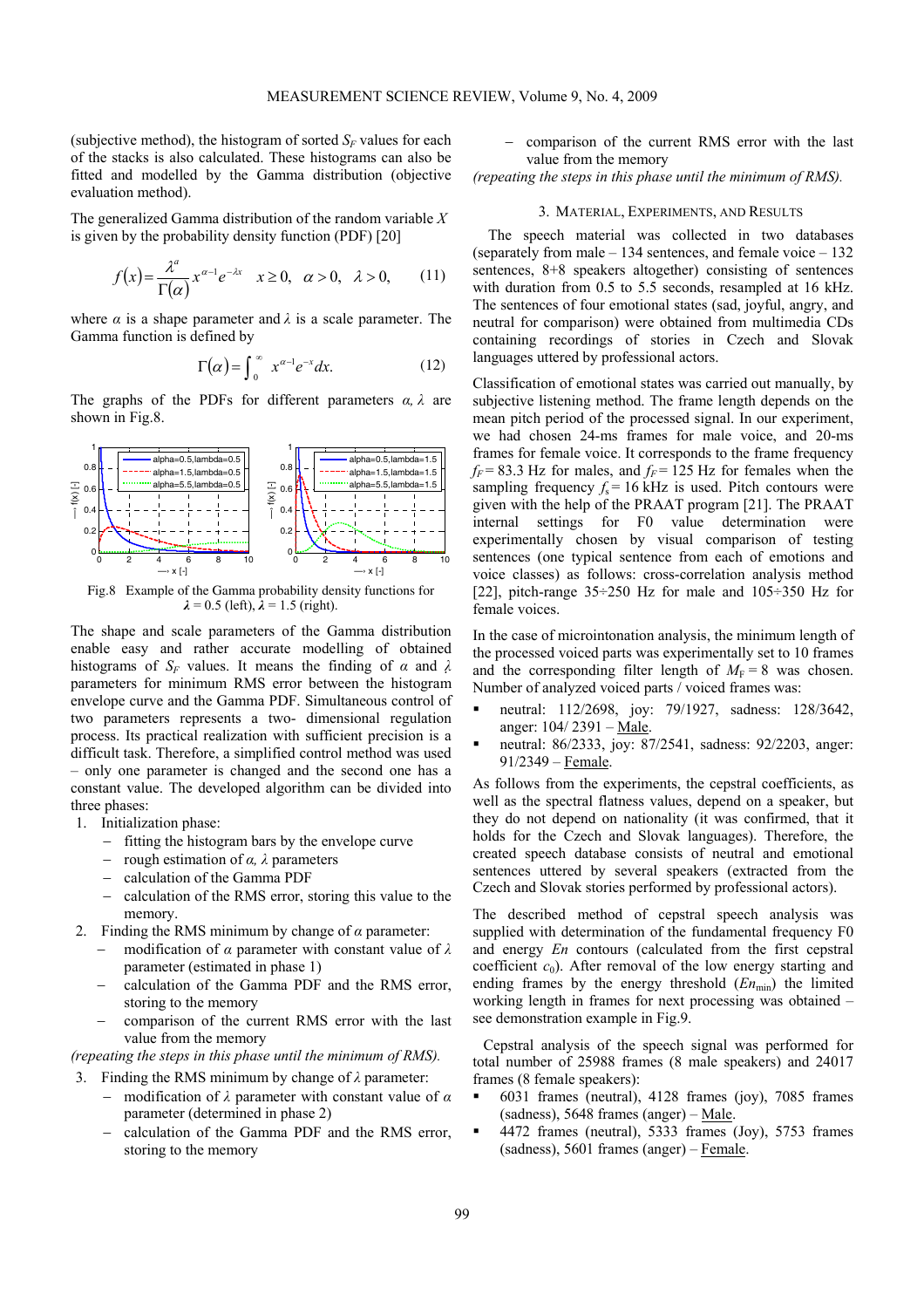As the value range of the cepstral coefficients exponentially falls, analysis only of the first 16 coefficients is performed (the remaining coefficients practically have no influence on the filter stability, structure, and implementation). The spectral flatness values were determined only from the voiced frames (totally 11639 of male and 13464 of female voice).



Fig.9 Processed sentence "Dcera královská" *(King's daughter*), Czech male speaker,  $f_s = 16$  kHz: speech signal with F0 contour (top), *En* contour (bottom).

#### *3.1 Results of microintonation analysis*

Results of basic statistical microintonation analysis for all four emotional states are summarized in Tab.1 (male voice) and Tab.2 (female voice). Results of performed zero crossing analysis for male / female voices are shown in Tab.3 / Tab.4. Zero crossing periods were used to calculate microintonation signal spectral analysis. Summary results including the 3-dB bandwidth values are shown in Tab.5 for male voice, and in Tab.6 for female voice. The average microintonation spectra (with and without smoothing by moving average) can be seen in Fig.10 (male voice), and Fig.11 (female voice).

**Table 1.** Summary results of microintonation basic statistical analysis (differential F0 parameters in [Hz]) – male voice.

| <b>Emotion</b> | $F0_{\text{DIFFmin}}$ | $F0_{\text{DIFFmax}}$ | $\mathrm{F0}_{\mathrm{DIFFmean}}$ | $\mathrm{F0}_{\mathrm{DIFFstd}}$ |
|----------------|-----------------------|-----------------------|-----------------------------------|----------------------------------|
| Neutral        | $-16.75$              | 22.71                 | 2.66                              | 3.92                             |
| Joy            | $-32.68$              | 34.48                 | 7.27                              | 971                              |
| Sadness        | $-34.13$              | 25.27                 | 4 02                              | 5.57                             |
| Anger          | $-5632$               | 63.88                 | 9.62                              | 423                              |

**Table 2.** Summary results of microintonation basic statistical analysis – female voice.

| <b>Emotion</b> | $F0_{\text{DIFFmin}}$ | $F0_{\text{DIFFmax}}$ | $F0_{\text{DIFFmean}}$ | $\mathrm{F0}_{\mathrm{DIFFstd}}$ |
|----------------|-----------------------|-----------------------|------------------------|----------------------------------|
| Neutral        | $-23.49$              | 23.98                 | 3.67                   | 6.06                             |
| Joy            | $-32.88$              | 33.02                 | 849                    | 10.72                            |
| Sadness        | $-30.28$              | 34.56                 | 6 29                   | 8.43                             |
| Anger          | -44 35                | 42.95                 | 10.16                  | 13.07                            |

**Table 3.** Summary results of zero crossing analysis (zero crossing period  $L_{\mathbf{Z}}$  parameters in [frames]) – male voice.

| <b>Emotion</b> | V7  | ÷<br>$-7$ max | $L_{Zmean}$ | $L_{\rm Zstd}$ |
|----------------|-----|---------------|-------------|----------------|
| Neutral        | 592 | 26            | 6.04        | 4.19           |
| Joy            | 403 | 59            | 8.26        | 6.52           |
| Sadness        | 681 | 57            | 6.82        | 5.69           |
| Anger          | 521 | 23            | 6 74        | 4 57           |

**Table 4.** Summary results of zero crossing analysis – female voice.

| <b>Emotion</b> | Vz  | ÷<br>$L_{\text{Zmax}}$ | $L_{Zmean}$ | $L_{Zstd}$ |
|----------------|-----|------------------------|-------------|------------|
| Neutral        | 546 | 28                     | 5.26        | 3.78       |
| Joy            | 468 | 40                     | 6.64        | 5.23       |
| Sadness        | 524 | 40                     | 6.69        | 5.43       |
| Anger          | 478 | 30                     | 632         | 4 43       |

**Table 5.** Summary results of spectral analysis (frequency parameters in [Hz] derived from concatenated differential F0 signal) – male voice.

| <b>Emotion</b> | $F_{\rm Zmean}$ | $F_{\rm Zrel}$ | B,   | $\bm{B}_{3F}$ |
|----------------|-----------------|----------------|------|---------------|
| Neutral        | 6.89            | 8.83           | 6.75 | 4.56          |
| Joy            | 5.04            | 6.45           | 4.56 | 3.82          |
| Sadness        | 6 1 1           | 7 78           | 439  | 2.69          |
| Anger          | 6 18            | 8.00           | 537  | 4 07          |

\*) 3-dB bandwidth for signal smoothed by MA filter with  $M_F = 8$ 

**Table 6.** Summary results of spectral analysis – female voice.

| Emotion | $F_{\rm Zmean}$ | $F_{\rm Zrel}$ | B.    | $B_{3F}$ |
|---------|-----------------|----------------|-------|----------|
| Neutral | 11.88           | 14.60          | 11.59 | 6.71     |
| Joy     | 941             | 1194           | 9.03  | 5.61     |
| Sadness | 933             | 11.66          | 7.20  | 3.17     |
| Anger   | 9.88            | 12.59          | 10 74 | 5.86     |

<sup>\*</sup>) 3-dB bandwidth for signal smoothed by MA filter with  $M_F = 8$ 



Fig.10 Spectra of microintonation used for 3-dB bandwidth determination for emotions (with and without smoothing by moving average): "neutral" (a), "sadness" (b), "joy" (c), and "anger" (d) male voice,  $f_F$  = 83.3 Hz.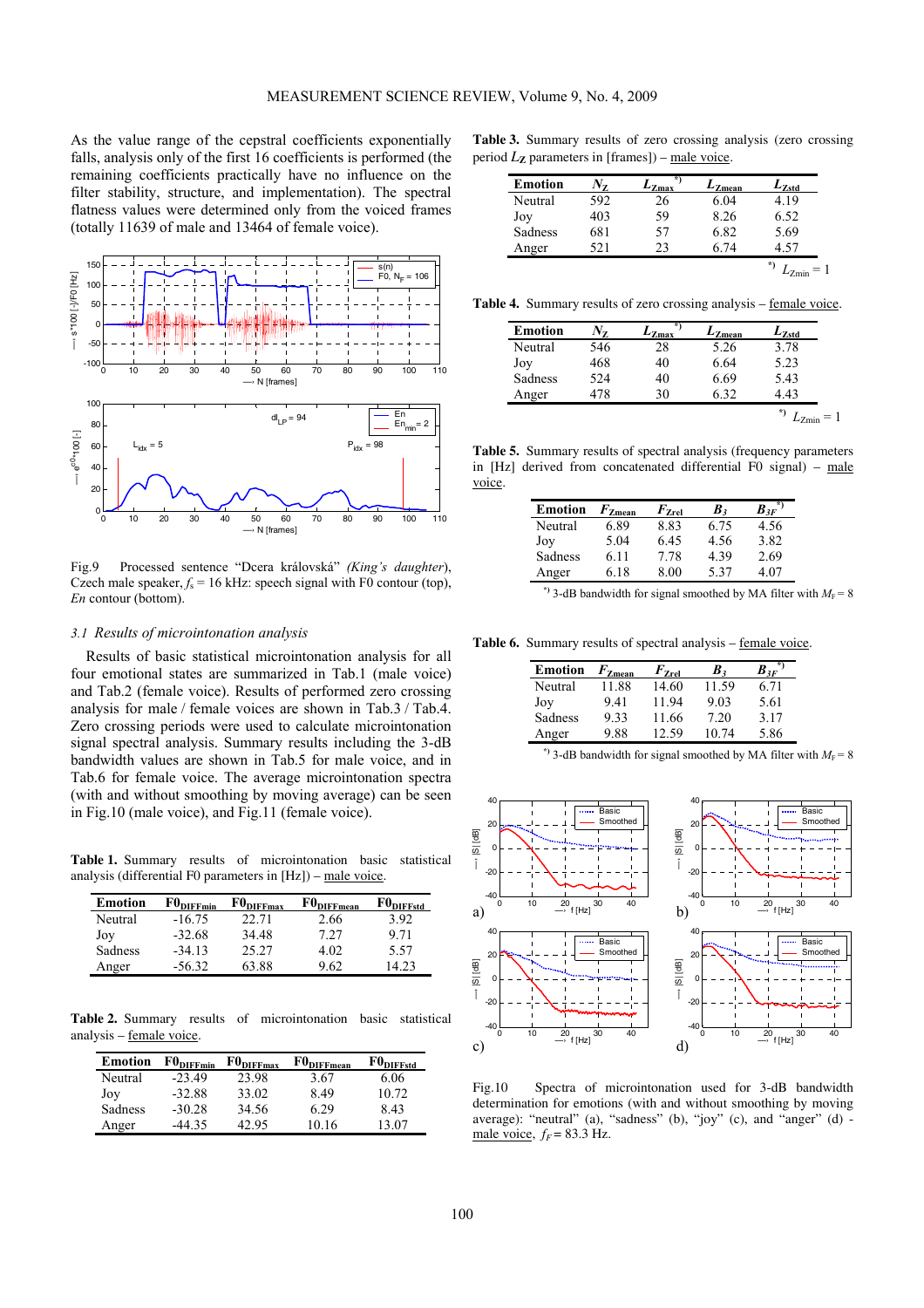

Fig.11 Spectra of microintonation used for 3-dB bandwidth determination for emotions (with and without smoothing by moving average): "neutral" (a), "sadness" (b), "joy" (c), and "anger" (d) female voice,  $f_F$  = 125 Hz.

## *3.2 Results of cepstral coefficient analysis*

Results of determined mean values of the first six cepstral coefficients are shown in Table 7 (male voice) and Table 8 (female voice). Summary histograms of cepstral coefficients  $(c_1-c_8)$  can be seen in Fig.12 and histogram contour comparison for different emotions of cepstral coefficients  $(c_1-c_4)$  is shown in Fig.13 (both male voice). Table 9 contains values of kurtosis parameters, and Table 10 contains values of skewness obtained from the compared histograms of  $c_1-c_6$ (both male voice). In contrast to kurtosis definitions in (10) we subtract 3 from the computed value, so that the normal distribution has kurtosis of zero.

**Table 7.** Mean values of cepstral coefficients  $c_1 - c_6$ , male voice.

| Emotion $c_1$ mean $c_2$ mean $c_3$ mean $c_4$ mean $c_5$ mean $c_6$ mean |  |                                            |  |       |
|---------------------------------------------------------------------------|--|--------------------------------------------|--|-------|
| Neutral -0.079 0.024 0.082 0.132 0.179 0.237                              |  |                                            |  |       |
| Joy                                                                       |  | $-0.165$ $-0.053$ $0.014$ $0.073$ $0.131$  |  | 0.196 |
| Sadness                                                                   |  | $-0.110$ $-0.015$ $0.047$ $0.098$ $0.151$  |  | 0.215 |
| Anger                                                                     |  | $-0.215$ $-0.088$ $-0.019$ $0.040$ $0.095$ |  | 0.156 |

Table 8. Mean values of cepstral coefficients  $c_1$ - $c_6$ , <u>female voice.</u>

| Emotion $c_1$ mean $c_2$ mean $c_3$ mean $c_4$ mean $c_5$ mean $c_6$ mean |  |                                                    |  |  |
|---------------------------------------------------------------------------|--|----------------------------------------------------|--|--|
| Neutral -0.079 0.002 0.051 0.102 0.160 0.224                              |  |                                                    |  |  |
| Joy                                                                       |  | $-0.127$ $-0.036$ $0.019$ $0.068$ $0.124$ $0.188$  |  |  |
| Sadness                                                                   |  | $-0.175$ $-0.079$ $-0.021$ $0.028$ $0.078$ $0.139$ |  |  |
| Anger                                                                     |  | $-0.174$ $-0.083$ $-0.025$ $0.028$ $0.081$ $0.144$ |  |  |

**Table 9**. Kurtosis parameters determined from histograms of  $c_1$ - $c_6$ cepstral coefficients, male voice.

| Emotion | $c_{1}$ | $\mathfrak{c}_2$ | $c_3$ | $c_4$   | Cч      | $c_{6}$ |
|---------|---------|------------------|-------|---------|---------|---------|
| Neutral | 3.93    | 1.36             | 1.17  | 0.65    | 0.58    | 0.29    |
| Joy     | 2.53    | 0.91             | 0.31  | 0.01    | $-0.35$ | $-0.19$ |
| Sadness | 1.72    | 0.82             | 0.29  | $-0.06$ | $-0.16$ | $-0.18$ |
| Anger   | 112     | 0.01             | 0.11  | 0.04    | $-0.07$ | $-0.08$ |

**Table 10.** Skewness parameters determined from histograms of  $c_1-c_6$  cepstral coefficients, male voice.

| <b>Emotion</b> | С1      | $\mathfrak{c}_2$ | C٦      | $c_4$   | Cе      | C6      |
|----------------|---------|------------------|---------|---------|---------|---------|
| Neutral        | $-179$  | $-0.99$          | $-0.93$ | $-0.73$ | $-0.56$ | $-0.39$ |
| Joy            | $-1.20$ | -0.64            | $-0.42$ | $-0.22$ | $-0.03$ | 0.16    |
| Sadness        | $-1.03$ | $-0.75$          | $-0.46$ | $-0.13$ | $-0.07$ | 0.04    |
| Anger          | -0.84   | -0.36            | $-0.12$ | 0.09    | 0.25    | 0.35    |



Fig.12 Histograms of the first 8 cepstral coefficients for different speech styles (male voice): neutral speech (a), joy (b), sadness (c), and anger (d).



Fig.13 Histogram comparison for different speech styles (male voice): for cepstral coefficients  $c_1$  (a), coefficients  $c_2$  (b), coefficients  $c_3$  (c), and coefficients  $c_4$  (d).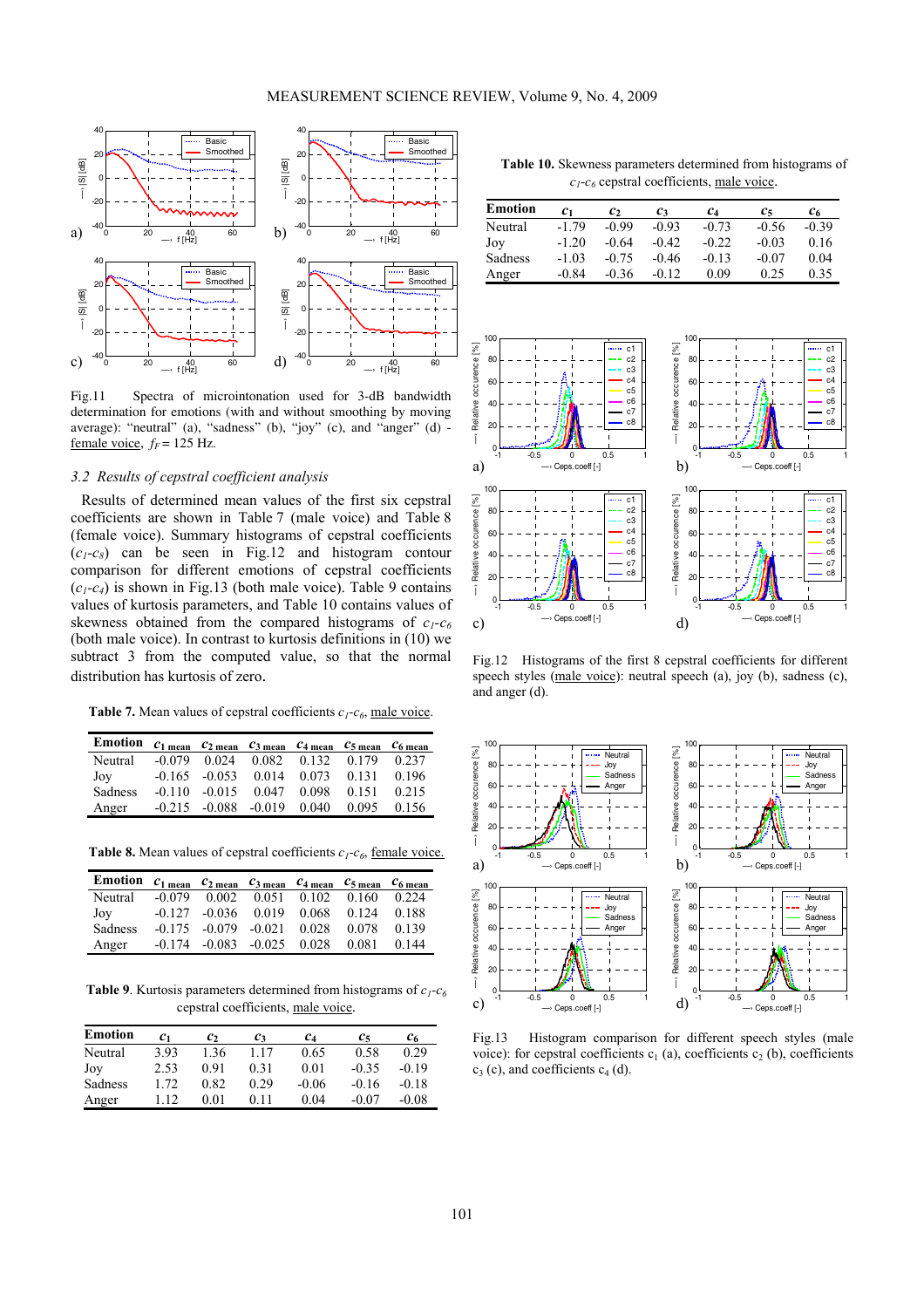## *3.3 Results of cepstral coefficient analysis*

Summary results of statistical analysis of the spectral flatness values are shown in Tab.11 (male), Tab.12 (female). The main result – mean spectral flatness value ratios between different emotional states and a neutral state – is given in Tab.13. Summary histograms of *SF* values for different emotions in dependence on the speaker's gender are shown in Fig.14 (male) and Fig.15 (female). Tab.14 (male) and Tab.15 (female) contain parameters *α, λ* of the Gamma distribution for histogram fitting and modelling together with the resulting RMS approximation errors.

**Table 11.** Summary results of statistical analysis of the spectral flatness values: male voice, voiced frames.

| <b>Emotion</b> | frames | mean        | min                  | max     | std     |
|----------------|--------|-------------|----------------------|---------|---------|
| Neutral        | 3300   | 0.00286     | $378.10^{-5}$        | 0.03215 | 0.00364 |
| Joy            | 2183   | 0.00662     | $1.36 \cdot 10^{-4}$ | 0.04327 | 0.00650 |
| <b>Sadness</b> | 3503   | 0 0 0 4 4 4 | $112.10^{-4}$        | 0.05540 | 0.00462 |
| Anger          | 2.707  | 0.00758     | $2.28 \cdot 10^{-4}$ | 0.04228 | 0.00614 |

**Table 12.** Summary results of statistical analysis of the spectral flatness values: female voice, voiced frames.

| Emotion | frames | mean    | min                  | max     | std     |
|---------|--------|---------|----------------------|---------|---------|
| Neutral | 3056   | 0.00274 | $3.15 \cdot 10^{-5}$ | 0.03731 | 0.00346 |
| Joy     | 3473   | 0.00784 | $2.07 \cdot 10^{-4}$ | 0.05414 | 0.00726 |
| Sadness | 3690   | 0.00506 | $9,48.10^{-5}$       | 0.06694 | 0.00674 |
| Anger   | 3245   | 0.00807 | $141.10^{-4}$        | 0.05129 | 0.00692 |

**Table 13.** Mean spectral flatness value ratios between different emotional states and a neutral state (for voiced frames only).

| mean $S_F$ ratio        | jov:neutral | sadness:neutral | anger:neutral |
|-------------------------|-------------|-----------------|---------------|
| Male voice              | 2.31        | 1.55            | 2.65          |
| Female voice            | 2.86        | 1.85            | 2.94          |
| Female to Male<br>ratio | 1.24        | 1.19            | 1.11          |

**Table 14.** Evaluated parameters *α, λ* of Gamma distribution for histogram fitting and modelling together with resulting RMS error: male voice, voiced frames.

| <b>Emotion</b> | $\alpha^*$ | 2*)  | <b>RMS</b> |
|----------------|------------|------|------------|
| Neutral        | 2.05       | 0.48 | 0.70       |
| Joy            | 4.15       | 0.50 | 0.67       |
| Sadness        | 2.55       | 0.54 | 1.35       |
| Anger          | 5.40       | 0.56 | 0 84       |

 $<sup>3</sup>$  Values for minimum RMS error</sup>

**Table 15.** Evaluated parameters *α, λ* of Gamma distribution for histogram fitting and modelling together with resulting RMS error: female voice, voiced frames.

| <b>Emotion</b> | $\alpha^*$ |      | <b>RMS</b> |
|----------------|------------|------|------------|
| Neutral        | 1.95       | 0.51 | 1.48       |
| Joy            | 4.85       | 0.51 | 0.54       |
| Sadness        | 2.35       | 0.54 | 0.75       |
| Anger          | 6.15       | 0.51 | .67        |

Values for minimum RMS error



Fig.14 Histograms of spectral flatness values together with fitted and modelled curves of Gamma distribution - determined from the speech signal with emotions: "neutral" (a), "sadness" (b), "joy" (c), and "anger" (d) - male voice, voiced frames.



Fig.15 Histograms of spectral flatness values together with fitted and modelled curves of Gamma distribution - determined from the speech signal with emotions: "neutral" (a), "sadness" (b), "joy" (c), and "anger" (d) - female voice, voiced frames.

#### 4. CONCLUSION

Statistical and spectral analysis of microintonation signal component of speech melody for several speakers and four emotional states (joy, sadness, anger, neutral state) was performed. Summary results of basic statistical microintonation analysis stored in Tab.1 and Tab.2 show good correlation for both types of voices and all three emotions compared with a neutral state. The same tendency can be observed also for statistical results of zero crossing analysis (see Tab.3 and Tab.4). Comparing visually the average spectra, we can see that similar curves can be matched in Fig.10 and Fig.11 for male and female voice for all corresponding emotions in spite of the fact that different frame lengths were used in microintonation frequency analysis for male and female voices.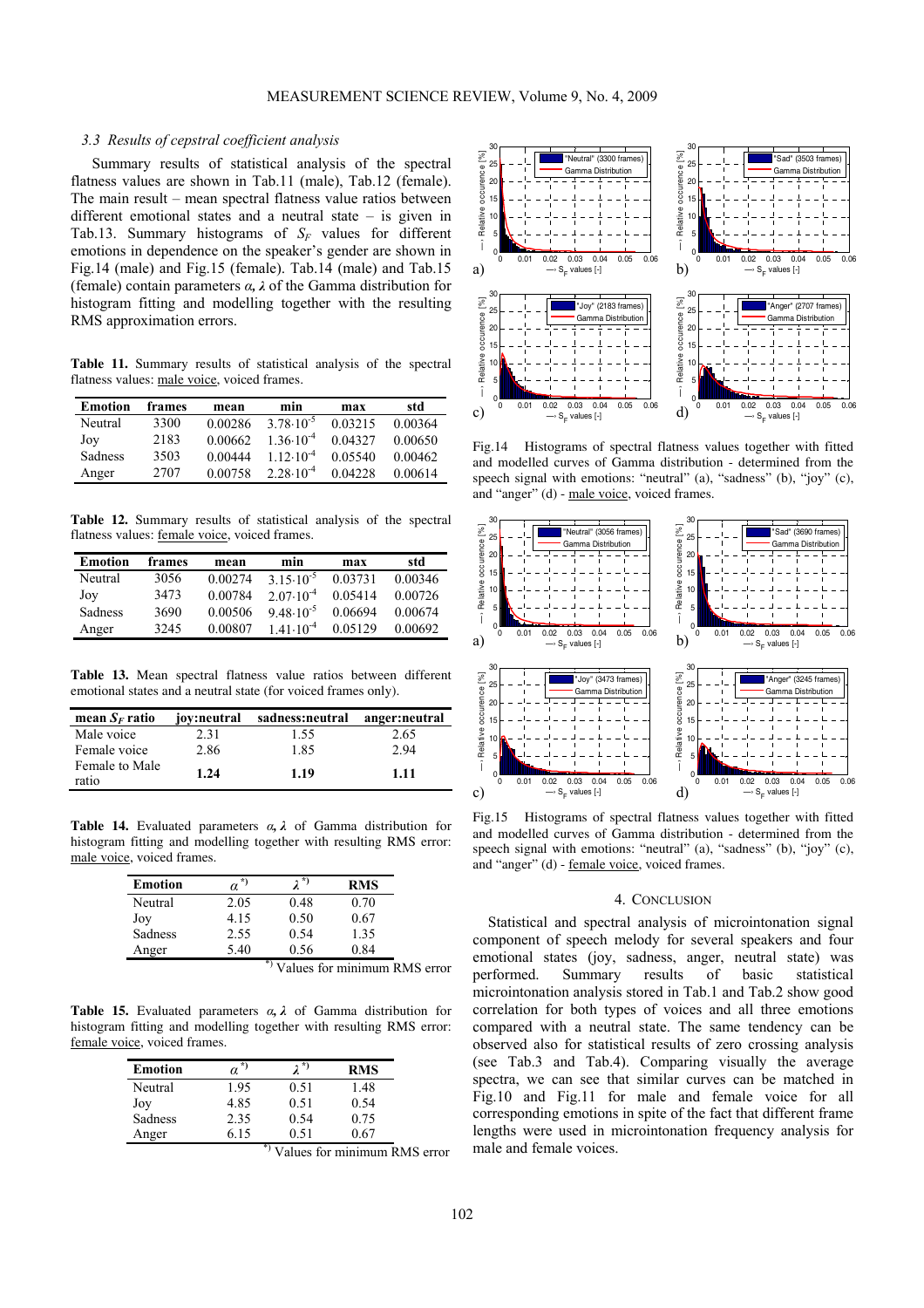Statistical analysis of cepstral coefficients has shown that different emotional states are manifested in a speech signal in observed parameters of cepstral coefficients, histogram envelopes and together with other parameters, they may well be used for identification of individual emotions. The values given by numerical evaluation of obtained statistical parameters will be used for modification of the cepstral synthesizer digital approximation filter structure, including possible implementation in the Czech and Slovak TTS system based on cepstral description of speech inventory enabling expression of basic emotional speech styles. Results of the cepstral coefficient ranges and values statistical analysis are shown also in the form of histograms in a similar way as the spectral flatness ranges and values. This method can also be used for evaluation of emotional synthetic speech as a supplementary approach parallel to the listening tests [23].

Results of the spectral flatness ranges and values statistical analysis show good correlation for both types of voices and all three emotions. The greatest mean  $S_F$  value is observed in "Anger" style for both voices – compare Tab.11 and Tab.12. From Tab.13 follows that the ratio of mean values is 1.18 times higher for female voice than for male voice. Similar shape of  $S_F$  histograms can be seen in Fig.14 and Fig.15 comparing corresponding emotions for male and female voices. This subjective result is confirmed by the objective method – histogram modelling with the help of Gamma distribution. Given values of *α* and *λ* parameters – showed in Tab.14 and Tab.15 – are also in correlation with previous results. Our final aim was to obtain the ratio of mean values (see Tab.13), which can be used to control the high frequency noise component in the mixed excitation during cepstral speech synthesis of voiced frames. This parameter can be also applied for modification of degree of voicing in voiced frames [16].

## ACKNOWLEDGMENT

The work has been done in the framework of the COST 2102 Action. It has also been supported by the Ministry of Education, Youth, and Sports of the Czech Republic (OC08010), the Grant Agency of the Czech Republic (GA102/09/0989), the Ministry of Education of the Slovak Republic (COST2102/STU/08), and by the Grant Agency of the Slovak Academy of Sciences, project VEGA No. 2/0142/08.

#### **REFERENCES**

- [1] Iriondo, I., et al. (2009). Automatic refinement of an expressive speech corpus assembling subjective perception and automatic classification*. Speech Communication*, 51 (9), 744-758.
- [2] Gobl, C., Ní Chasaide, A. (2003). The role of voice quality in communicating emotion, mood and attitude. *Speech Communication,* 40 (1-2), 189–212.
- [3] d'Alessandro, C., et al. (1998). Effectiveness of a periodic and aperiodic decomposition method for analysis of voice sources. *IEEE Transactions on Speech and Audio Processing*, 6, 12–23.
- [4] Schoentgen, J. (2003). Decomposition of vocal cycle length perturbations into vocal jitter and vocal microtremor, and comparison of their size in normophonic speakers. *Journal of Voice,* 17, 114–125.
- [5] Shahnaz, C., et al. (2006). A new technique for the estimation of jitter and shimmer of voiced speech signal. In *Proceedings of the Canadian Conference on Electrical and Computer Engineering, CCECE 2006.* IEEE, 2112–2115.
- [6] Farrús, M., et al. (2007). Jitter and shimmer measurements for speaker recognition. In *Proceedings of the International Conference Interspeech 2007.* Curran Associates, 778–781.
- [7] Perrot, P., et al. (2007). Voice disguise and automatic detection: review and perspectives. In Stylianou, Y., Faundez-Zanuy, M., Esposito, A. (eds.) *Progress in Nonlinear Speech Processing (Lecture Notes in Computer Science / Image Processing, Computer Vision, Pattern Recognition, and Graphics).* Springer, 101-117.
- [8] Murphy, P. (2008). Source-filter comparison of measurements of fundamental frequency perturbation and amplitude perturbation for synthesized voice signals*. Journal of Voice,* 22, 125–137.
- [9] Juslin, P.N., Laukka, P. (2003). Communication of emotions in vocal expression and music performance: different channels, same code? *Psychological Bulletin,* 129, 770–814.
- [10] Tao, J., et al. (2009). Realistic visual speech synthesis based on hybrid concatenation method*. IEEE Transactions on Audio, Speech, and Language Processing*, 17, 469–477.
- [11] Přibilová, A., Přibil, J. (2006). Non-linear frequency scale mapping for voice conversion in text-to-speech system with cepstral description*. Speech Communication,* 48, 1691–1703.
- [12] Přibilová, A., Přibil, J. (2009). Spectrum modification for emotional speech synthesis. In Esposito, A., Hussain, A., Marinaro, M., Martone, R. (eds.) *Multimodal Signals: Cognitive and Algorithmic Issues (Lecture Notes in Artificial Intelligence).* Springer, 232–241.
- [13] Vích, R. (2000). Cepstral speech model, Padé approximation, excitation, and gain matching in cepstral speech synthesis. In *Proceedings of the 15<sup>th</sup> Biennial EURASIP Conference Biosignal 2000.* Brno: University of Technology, 77–82.
- [14] Gray, A.H., Jr., Markel, J.D. (1974). A spectral-flatness measure for studying the autocorrelation method of linear prediction of speech analysis. *IEEE Transactions on Acoustics, Speech, and Signal Processing,* ASSP-22, 207–217.
- [15] Ito, T., et al. (2005). Analysis and recognition of whispered speech*. Speech Communication,* 45, 139–152.
- [16] Přibil, J., Přibilová, A. (2006). Voicing transition frequency determination for harmonic speech model*.* In *Proceedings of the 13th International Conference on Systems, Signals and Image Processing*, 25–28.